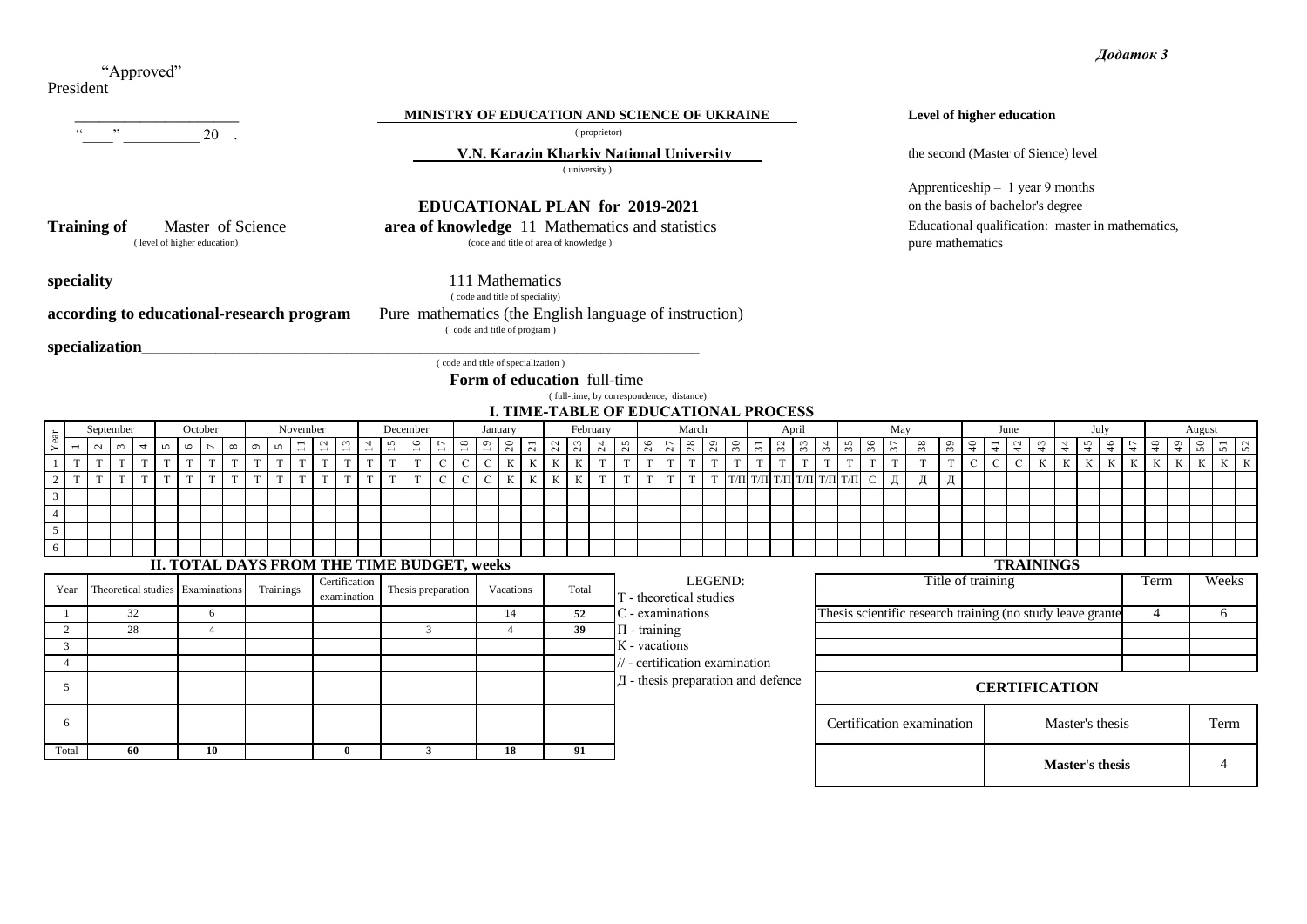|      |                                   |                                        | Terms distribution |                                 |          |              |                     |         | Amount of academic hours         |                               |          |       | Distribution of class hours per week in years and<br>terms |
|------|-----------------------------------|----------------------------------------|--------------------|---------------------------------|----------|--------------|---------------------|---------|----------------------------------|-------------------------------|----------|-------|------------------------------------------------------------|
|      |                                   | $rac{1}{a}$                            |                    |                                 | dits     |              |                     |         | Class hours                      |                               |          |       | 5 year 6 year<br>3 year<br>2 year<br>l year<br>4 year      |
|      |                                   | ပ<br>Ō                                 |                    | Individual<br>tests             | $\Omega$ |              |                     |         | including:                       |                               |          |       | Terms                                                      |
| code | <b>COURSES AND RESEARCH WORKS</b> | aluation                               |                    |                                 |          |              |                     |         |                                  |                               |          | ◠     | 10 11 12                                                   |
|      |                                   |                                        | ests               |                                 |          | <b>Total</b> | ass                 |         | Ë                                | lass                          |          |       | Amount of weeks per term                                   |
|      |                                   | Ö<br>$\overline{\mathbf{e}}$<br>உ<br>c | ⊢                  |                                 | ゠        |              | $\cdot$ .<br>ಸ<br>⊢ | sctures | aboratory<br>nati<br>Ħ<br>ᆜ<br>c | َت<br>$\sigma$<br>Φ<br>g<br>≏ | Seminars | Self- | 16 16 16 12                                                |
|      |                                   |                                        |                    | <b>1. COMPULSORY COMPONENTS</b> |          |              |                     |         |                                  |                               |          |       |                                                            |
|      |                                   |                                        |                    | 1.1 Cycle of general training   |          |              |                     |         |                                  |                               |          |       |                                                            |

## **1. COMPULSORY COMPONENTS**

| Code           | <b>COURSES AND RESEARCH WORKS</b>                            |                       |                      |                |   |                       |                |               |                                    |                                 |                 |                            |                   |          |                     |                 | 2               | $\overline{3}$ | $\overline{4}$ | 5 <sup>1</sup> | 6 | 7 8 9 |                          | $10$ 11 12 |
|----------------|--------------------------------------------------------------|-----------------------|----------------------|----------------|---|-----------------------|----------------|---------------|------------------------------------|---------------------------------|-----------------|----------------------------|-------------------|----------|---------------------|-----------------|-----------------|----------------|----------------|----------------|---|-------|--------------------------|------------|
|                |                                                              |                       |                      | Tests          |   |                       |                |               | $\rm Total$                        |                                 |                 |                            |                   |          |                     |                 |                 |                |                |                |   |       | Amount of weeks per term |            |
|                |                                                              | Four-level evaluation | Two-level evaluation |                |   | computational-graphic | research works | Amount of ECT |                                    | Total class hours               | Lectures        | Laboratory<br>examinations | Practical classes | Seminars | Self-preparation    | 16 <sup>1</sup> | 16              | 16 12          |                |                |   |       |                          |            |
|                |                                                              |                       |                      |                |   |                       |                |               |                                    | <b>1. COMPULSORY COMPONENTS</b> |                 |                            |                   |          |                     |                 |                 |                |                |                |   |       |                          |            |
|                |                                                              |                       |                      |                |   |                       |                |               | 1.1 Cycle of general training      |                                 |                 |                            |                   |          |                     |                 |                 |                |                |                |   |       |                          |            |
|                | Global problems of contemporaneity                           |                       | 3                    |                |   |                       |                | $\mathcal{R}$ | 90                                 |                                 | $\overline{32}$ |                            |                   |          | 58                  |                 |                 | $\overline{c}$ |                |                |   |       |                          |            |
| $\overline{2}$ | Ukrainian as a foreign language                              | 3                     | 1,2                  | 2              | 3 |                       |                | 6             | 180                                |                                 |                 |                            | 96                |          | 88                  | $\overline{2}$  | $\sqrt{2}$      | $\overline{c}$ |                |                |   |       |                          |            |
|                | <b>Total cycle 1.1</b>                                       |                       |                      | $\overline{2}$ | 3 |                       |                | $\mathbf{Q}$  | 270                                |                                 | 32              |                            | 96                |          | 146                 |                 | $2 \mid 2 \mid$ | $\overline{4}$ | $\mathbf{0}$   |                |   |       |                          |            |
|                |                                                              |                       |                      |                |   |                       |                |               | 1.2 Cycle of professional training |                                 |                 |                            |                   |          |                     |                 |                 |                |                |                |   |       |                          |            |
|                | Algebra II                                                   |                       |                      |                |   |                       |                | 6             | 180                                | 64                              | 64              |                            |                   |          | 116                 |                 |                 |                |                |                |   |       |                          |            |
| 2              | Functional analysis II                                       | $\mathbf{1}$          |                      |                |   |                       |                | 6             | 180                                | 64                              | 64              |                            |                   |          | 116                 | $\Delta$        |                 |                |                |                |   |       |                          |            |
| 3              | Differential geometry of manifolds                           | $\mathbf{1}$          |                      |                |   |                       |                | 6             | 180                                | 64                              | 64              |                            |                   |          | 116                 |                 |                 |                |                |                |   |       |                          |            |
| $\overline{4}$ | Partial differential equations I                             | $\mathbf{1}$          |                      |                |   |                       |                | 6             | 180                                | 64                              | 64              |                            |                   |          | 116                 |                 |                 |                |                |                |   |       |                          |            |
| 5              | Complex analysis II                                          | 2                     |                      |                |   |                       |                | 6             | 180                                | 64                              | 64              |                            |                   |          | 116                 |                 | $\overline{4}$  |                |                |                |   |       |                          |            |
| 6              | Optimization and control theory                              | $\overline{2}$        |                      |                |   |                       |                | 6             | 180                                | 64                              | 64              |                            |                   |          | 116                 |                 | $\Delta$        |                |                |                |   |       |                          |            |
|                | Master's seminar                                             |                       | 3,4                  |                |   |                       |                | 12            | 360                                | 56                              |                 |                            |                   | 56       | 304                 |                 |                 | 2              | 2              |                |   |       |                          |            |
| 8              | Term scientific research work                                |                       | 1,2,3                |                |   |                       |                | 12            | 360                                |                                 |                 |                            |                   |          | 360                 |                 |                 |                |                |                |   |       |                          |            |
| 9              | Thesis scientific research training (no study leave granted) |                       | $\overline{4}$       |                |   |                       |                | 8             | 240                                |                                 |                 |                            |                   |          | 240                 |                 |                 |                |                |                |   |       |                          |            |
| 10             | Thesis preparation                                           | $\overline{4}$        |                      |                |   |                       |                | 8             | 240                                |                                 |                 |                            |                   |          | 240                 |                 |                 |                |                |                |   |       |                          |            |
|                | <b>Total cycle 1.2</b>                                       |                       |                      | 6              |   | $\mathbf{0}$          |                | 76            | 2280                               | 440                             | 384             |                            | $\mathbf{0}$      | 56       | $1840$ $16$ $8$ $2$ |                 |                 |                | $\overline{2}$ |                |   |       |                          |            |
|                | <b>Total compulsory components</b>                           |                       |                      | 8              |   | $\mathbf{0}$          |                | 85            | 2550                               | 440                             | 416             |                            | 96                | 56       | 1986                | 18 10           |                 | $\overline{6}$ | $\overline{2}$ |                |   |       |                          |            |
|                |                                                              |                       |                      |                |   |                       |                |               | $2E$ be pative components          |                                 |                 |                            |                   |          |                     |                 |                 |                |                |                |   |       |                          |            |

**2. ELECTIVE COMPONENTS**